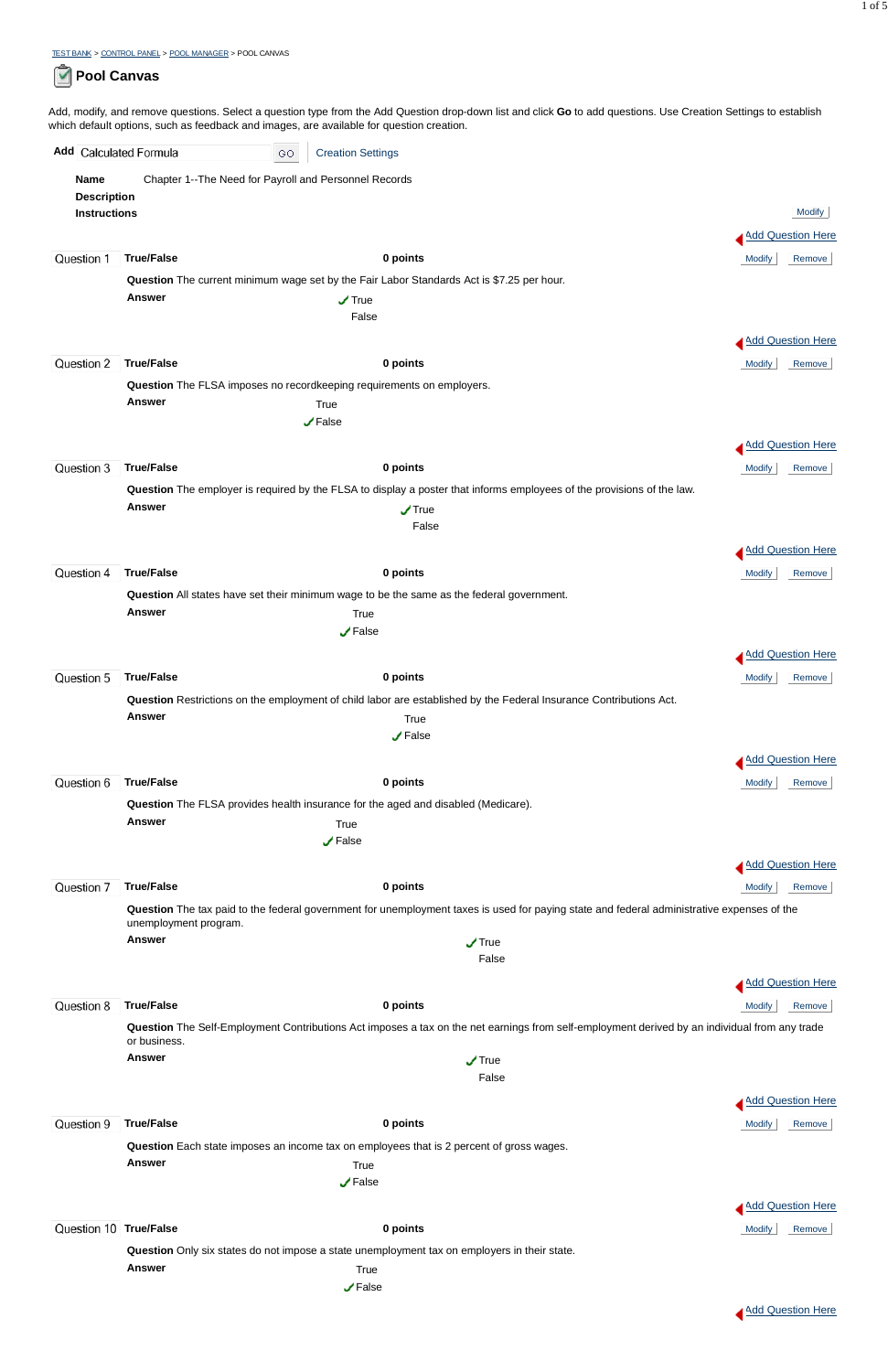| Question 11 True/False |                                                                                                                                                                                                                                         | 0 points                                                                                                                                                                                                                                                         | <b>Modify</b><br>Remove  |  |
|------------------------|-----------------------------------------------------------------------------------------------------------------------------------------------------------------------------------------------------------------------------------------|------------------------------------------------------------------------------------------------------------------------------------------------------------------------------------------------------------------------------------------------------------------|--------------------------|--|
|                        |                                                                                                                                                                                                                                         | Question One of the provisions of coverage of the Civil Rights Act is that the employer must have 15 or more workers.                                                                                                                                            |                          |  |
|                        | <b>Answer</b>                                                                                                                                                                                                                           | $\sqrt{ }$ True                                                                                                                                                                                                                                                  |                          |  |
|                        |                                                                                                                                                                                                                                         | False                                                                                                                                                                                                                                                            |                          |  |
|                        |                                                                                                                                                                                                                                         |                                                                                                                                                                                                                                                                  | Add Question Here        |  |
| Question 12 True/False |                                                                                                                                                                                                                                         | 0 points                                                                                                                                                                                                                                                         | Modify<br>Remove         |  |
|                        |                                                                                                                                                                                                                                         | Question Title VII of the Civil Rights Act protects all employees from arbitrary dismissal.                                                                                                                                                                      |                          |  |
|                        | <b>Answer</b>                                                                                                                                                                                                                           | True                                                                                                                                                                                                                                                             |                          |  |
|                        |                                                                                                                                                                                                                                         | $\sqrt{\mathsf{False}}$                                                                                                                                                                                                                                          |                          |  |
|                        |                                                                                                                                                                                                                                         |                                                                                                                                                                                                                                                                  | <b>Add Question Here</b> |  |
| Question 13 True/False |                                                                                                                                                                                                                                         | 0 points                                                                                                                                                                                                                                                         | Remove<br><b>Modify</b>  |  |
|                        |                                                                                                                                                                                                                                         | Question By the use of executive orders, the federal government has banned discrimination in employment on government contracts.                                                                                                                                 |                          |  |
|                        | <b>Answer</b>                                                                                                                                                                                                                           | $\sqrt{ }$ True                                                                                                                                                                                                                                                  |                          |  |
|                        |                                                                                                                                                                                                                                         | False                                                                                                                                                                                                                                                            |                          |  |
|                        |                                                                                                                                                                                                                                         |                                                                                                                                                                                                                                                                  | <b>Add Question Here</b> |  |
| Question 14 True/False |                                                                                                                                                                                                                                         | 0 points                                                                                                                                                                                                                                                         | Remove<br>Modify         |  |
|                        | involving federal funds.                                                                                                                                                                                                                | Question Employers not subject to Title VII coverage may come within the scope of the Civil Rights Act by reason of a contract or subcontract                                                                                                                    |                          |  |
|                        | <b>Answer</b>                                                                                                                                                                                                                           | $\sqrt{ }$ True                                                                                                                                                                                                                                                  |                          |  |
|                        |                                                                                                                                                                                                                                         | False                                                                                                                                                                                                                                                            |                          |  |
|                        |                                                                                                                                                                                                                                         |                                                                                                                                                                                                                                                                  | <b>Add Question Here</b> |  |
| Question 15 True/False |                                                                                                                                                                                                                                         | 0 points                                                                                                                                                                                                                                                         | Modify<br>Remove         |  |
|                        |                                                                                                                                                                                                                                         | Question An exception to the protection that the Age Discrimination in Employment Act provides for all workers over 40 involves executives who are<br>65 or older and who have held high policy-making positions during the two-year period prior to retirement. |                          |  |
|                        | <b>Answer</b>                                                                                                                                                                                                                           | $\sqrt{ }$ True                                                                                                                                                                                                                                                  |                          |  |
|                        |                                                                                                                                                                                                                                         | False                                                                                                                                                                                                                                                            |                          |  |
|                        |                                                                                                                                                                                                                                         |                                                                                                                                                                                                                                                                  | Add Question Here        |  |
| Question 16 True/False |                                                                                                                                                                                                                                         | 0 points                                                                                                                                                                                                                                                         | <b>Modify</b><br>Remove  |  |
|                        |                                                                                                                                                                                                                                         | Question Under the Civil Rights Act of 1964, the U.S. government is classified as an exempt employer.                                                                                                                                                            |                          |  |
|                        | <b>Answer</b>                                                                                                                                                                                                                           | $\sqrt{ }$ True                                                                                                                                                                                                                                                  |                          |  |
|                        |                                                                                                                                                                                                                                         | False                                                                                                                                                                                                                                                            |                          |  |
|                        |                                                                                                                                                                                                                                         |                                                                                                                                                                                                                                                                  | Add Question Here        |  |
| Question 17 True/False |                                                                                                                                                                                                                                         | 0 points                                                                                                                                                                                                                                                         | <b>Modify</b><br>Remove  |  |
|                        | Question Under the Federal Personal Responsibility and Work Opportunity Reconciliation Act, every employer is required to report the name,<br>address, and social security number of each new employee to the appropriate state agency. |                                                                                                                                                                                                                                                                  |                          |  |
|                        | Answer                                                                                                                                                                                                                                  | $\sqrt{ }$ True<br>False                                                                                                                                                                                                                                         |                          |  |
|                        |                                                                                                                                                                                                                                         |                                                                                                                                                                                                                                                                  |                          |  |
|                        |                                                                                                                                                                                                                                         |                                                                                                                                                                                                                                                                  | <b>Add Question Here</b> |  |
| Question 18 True/False |                                                                                                                                                                                                                                         | 0 points                                                                                                                                                                                                                                                         | <b>Modify</b><br>Remove  |  |
|                        |                                                                                                                                                                                                                                         | Question Form I-9 must be completed by each new hire.                                                                                                                                                                                                            |                          |  |
|                        | <b>Answer</b>                                                                                                                                                                                                                           | $\sqrt{ }$ True<br>False                                                                                                                                                                                                                                         |                          |  |
|                        |                                                                                                                                                                                                                                         |                                                                                                                                                                                                                                                                  |                          |  |
|                        |                                                                                                                                                                                                                                         |                                                                                                                                                                                                                                                                  | Add Question Here        |  |
| Question 19 True/False |                                                                                                                                                                                                                                         | 0 points                                                                                                                                                                                                                                                         | Remove<br><b>Modify</b>  |  |
|                        | <b>Answer</b>                                                                                                                                                                                                                           | Question Employers are now required to photocopy new employees' Form I-9 documents.                                                                                                                                                                              |                          |  |
|                        |                                                                                                                                                                                                                                         | True<br>$\sqrt{ }$ False                                                                                                                                                                                                                                         |                          |  |



2 of 5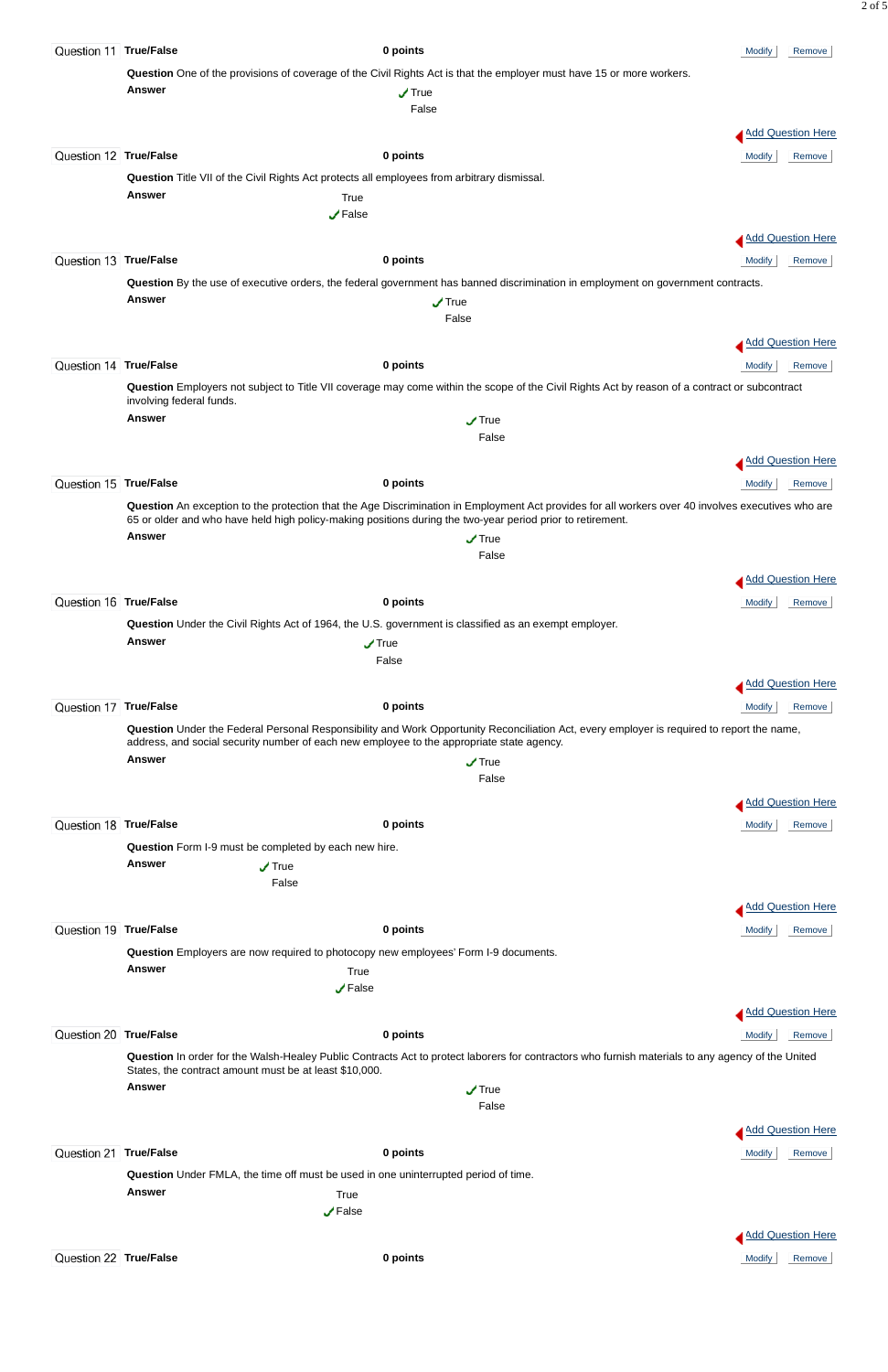|                        | Question Under the Family and Medical Leave Act, an employer can substitute an employee's earned paid leave for any part of the 12-week family<br>leave. |                                                                                                                                                                  |                          |        |
|------------------------|----------------------------------------------------------------------------------------------------------------------------------------------------------|------------------------------------------------------------------------------------------------------------------------------------------------------------------|--------------------------|--------|
|                        | <b>Answer</b>                                                                                                                                            | $\sqrt{ }$ True                                                                                                                                                  |                          |        |
|                        |                                                                                                                                                          | False                                                                                                                                                            |                          |        |
|                        |                                                                                                                                                          |                                                                                                                                                                  | Add Question Here        |        |
| Question 23 True/False |                                                                                                                                                          | 0 points                                                                                                                                                         | <b>Modify</b>            | Remove |
|                        |                                                                                                                                                          |                                                                                                                                                                  |                          |        |
|                        | <b>Answer</b>                                                                                                                                            | Question FUTA was designed to ensure that workers who are covered by pension plans receive benefits from those plans.<br>True                                    |                          |        |
|                        |                                                                                                                                                          | $\sqrt{ }$ False                                                                                                                                                 |                          |        |
|                        |                                                                                                                                                          |                                                                                                                                                                  |                          |        |
|                        |                                                                                                                                                          |                                                                                                                                                                  | <b>Add Question Here</b> |        |
| Question 24 True/False |                                                                                                                                                          | 0 points                                                                                                                                                         | <b>Modify</b>            | Remove |
|                        | retirement age.                                                                                                                                          | Question Under ERISA, vesting conveys to employees the right to share in a retirement fund in the event they are terminated before the normal                    |                          |        |
|                        | <b>Answer</b>                                                                                                                                            | $\sqrt{ }$ True                                                                                                                                                  |                          |        |
|                        |                                                                                                                                                          | False                                                                                                                                                            |                          |        |
|                        |                                                                                                                                                          |                                                                                                                                                                  | <b>Add Question Here</b> |        |
| Question 25 True/False |                                                                                                                                                          | 0 points                                                                                                                                                         | <b>Modify</b>            | Remove |
|                        | later.                                                                                                                                                   | Question Under ERISA, if there is a pension plan, every employee is eligible after reaching age 21 or completing one year of service, whichever is               |                          |        |
|                        | <b>Answer</b>                                                                                                                                            | $\sqrt{ }$ True                                                                                                                                                  |                          |        |
|                        |                                                                                                                                                          | False                                                                                                                                                            |                          |        |
|                        |                                                                                                                                                          |                                                                                                                                                                  | <b>Add Question Here</b> |        |
| Question 26 True/False |                                                                                                                                                          | 0 points                                                                                                                                                         | <b>Modify</b>            | Remove |
|                        |                                                                                                                                                          | Question ERISA provides for full vesting of the employer's contributions in three years or gradually over six.                                                   |                          |        |
|                        | <b>Answer</b>                                                                                                                                            | $\sqrt{ }$ True                                                                                                                                                  |                          |        |
|                        |                                                                                                                                                          | False                                                                                                                                                            |                          |        |
|                        |                                                                                                                                                          |                                                                                                                                                                  | <b>Add Question Here</b> |        |
|                        |                                                                                                                                                          |                                                                                                                                                                  |                          |        |
| Question 27 True/False |                                                                                                                                                          | 0 points                                                                                                                                                         | <b>Modify</b>            | Remove |
|                        | Question The total cost of workers' compensation insurance is borne by the employees.                                                                    |                                                                                                                                                                  |                          |        |
|                        | Answer<br>True                                                                                                                                           |                                                                                                                                                                  |                          |        |
|                        | $\sqrt{ }$ False                                                                                                                                         |                                                                                                                                                                  |                          |        |
|                        |                                                                                                                                                          |                                                                                                                                                                  | Add Question Here        |        |
| Question 28 True/False |                                                                                                                                                          | 0 points                                                                                                                                                         | Modify                   | Remove |
|                        | and the employers' accident experience rate.                                                                                                             | Question Workers' compensation insurance premiums for employers vary according to the different degrees of danger in various classes of jobs                     |                          |        |
|                        | <b>Answer</b>                                                                                                                                            | $\sqrt{ }$ True                                                                                                                                                  |                          |        |
|                        |                                                                                                                                                          | False                                                                                                                                                            |                          |        |
|                        |                                                                                                                                                          |                                                                                                                                                                  | Add Question Here        |        |
| Question 29 True/False |                                                                                                                                                          | 0 points                                                                                                                                                         | <b>Modify</b>            | Remove |
|                        | Question Workers' compensation benefits are paid directly to the employer.                                                                               |                                                                                                                                                                  |                          |        |
|                        | <b>Answer</b><br>True                                                                                                                                    |                                                                                                                                                                  |                          |        |
|                        | $\sqrt{ }$ False                                                                                                                                         |                                                                                                                                                                  |                          |        |
|                        |                                                                                                                                                          |                                                                                                                                                                  | Add Question Here        |        |
| Question 30 True/False |                                                                                                                                                          |                                                                                                                                                                  |                          |        |
|                        |                                                                                                                                                          | 0 points<br>Question Only one state has passed a law to provide disability benefits to employees absent from their jobs due to illness, accident, or disease not | <b>Modify</b>            | Remove |
|                        | arising out of their employment.                                                                                                                         |                                                                                                                                                                  |                          |        |
|                        | Answer                                                                                                                                                   | True                                                                                                                                                             |                          |        |

|                        |                                                                                                                                                   |                                                                                                                                              | Add Question Here       |  |
|------------------------|---------------------------------------------------------------------------------------------------------------------------------------------------|----------------------------------------------------------------------------------------------------------------------------------------------|-------------------------|--|
| Question 31 True/False |                                                                                                                                                   | 0 points                                                                                                                                     | Modify<br>Remove        |  |
|                        |                                                                                                                                                   | Question The requisition for personnel form is sent to the Payroll Department so that the new employee can be properly added to the payroll. |                         |  |
|                        | <b>Answer</b>                                                                                                                                     | True                                                                                                                                         |                         |  |
|                        |                                                                                                                                                   | $\sqrt{ }$ False                                                                                                                             |                         |  |
|                        |                                                                                                                                                   |                                                                                                                                              | Add Question Here       |  |
| Question 32 True/False |                                                                                                                                                   | 0 points                                                                                                                                     | <b>Modify</b><br>Remove |  |
|                        |                                                                                                                                                   | Question Employment application forms are usually discarded when the applicant is hired.                                                     |                         |  |
|                        | <b>Answer</b>                                                                                                                                     | True                                                                                                                                         |                         |  |
|                        |                                                                                                                                                   | $\sqrt{ }$ False                                                                                                                             |                         |  |
|                        |                                                                                                                                                   |                                                                                                                                              | Add Question Here       |  |
| Question 33 True/False |                                                                                                                                                   | 0 points                                                                                                                                     | <b>Modify</b><br>Remove |  |
|                        | Question Questions pertaining to religion, gender, national origin, or age are allowed on application forms when these are bona fide occupational |                                                                                                                                              |                         |  |

qualifications for a job.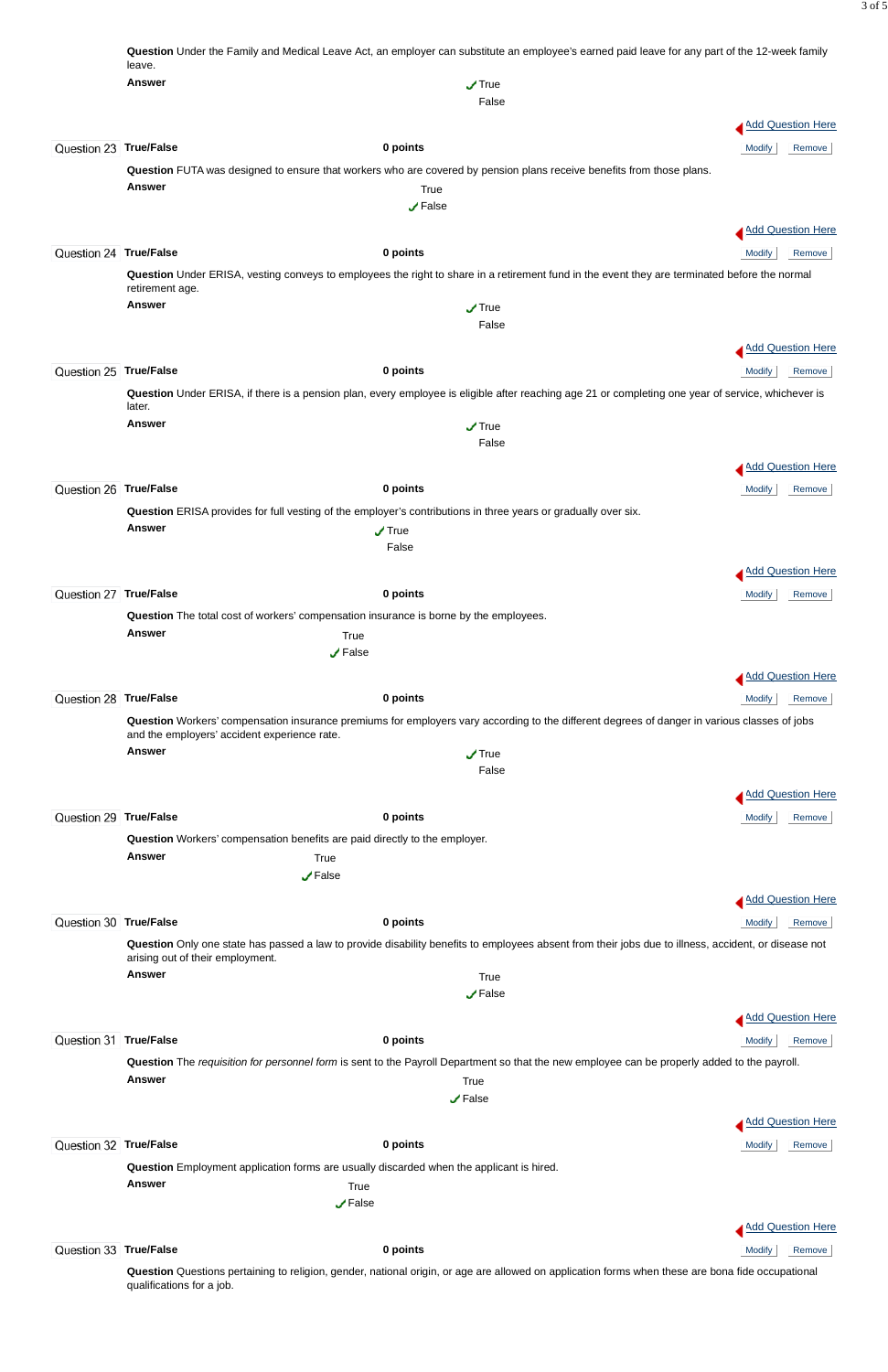|                        | <b>Answer</b>                                                                                          |                                                      | $\sqrt{ }$ True<br>False                                                                                                                           |                          |
|------------------------|--------------------------------------------------------------------------------------------------------|------------------------------------------------------|----------------------------------------------------------------------------------------------------------------------------------------------------|--------------------------|
|                        |                                                                                                        |                                                      |                                                                                                                                                    | Add Question Here        |
| Question 34 True/False |                                                                                                        | 0 points                                             |                                                                                                                                                    | <b>Modify</b><br>Remove  |
|                        | Question Most firms are now using a standard reference inquiry form, supplied by the IRS.              |                                                      |                                                                                                                                                    |                          |
|                        | <b>Answer</b>                                                                                          | True                                                 |                                                                                                                                                    |                          |
|                        |                                                                                                        | $\sqrt{}$ False                                      |                                                                                                                                                    |                          |
|                        |                                                                                                        |                                                      |                                                                                                                                                    | <b>Add Question Here</b> |
| Question 35 True/False |                                                                                                        | 0 points                                             |                                                                                                                                                    | <b>Modify</b><br>Remove  |
|                        | being sought.                                                                                          |                                                      | Question If an investigative consumer report is being checked, the job applicant must be notified in writing by the employer that such a report is |                          |
|                        | <b>Answer</b>                                                                                          |                                                      | $\sqrt{ }$ True                                                                                                                                    |                          |
|                        |                                                                                                        |                                                      | False                                                                                                                                              |                          |
|                        |                                                                                                        |                                                      |                                                                                                                                                    | Add Question Here        |
| Question 36 True/False |                                                                                                        | 0 points                                             |                                                                                                                                                    | Modify<br>Remove         |
|                        | Question The employee history record is filled out by the person seeking employment.<br>Answer         | True                                                 |                                                                                                                                                    |                          |
|                        |                                                                                                        | $\sqrt{ }$ False                                     |                                                                                                                                                    |                          |
|                        |                                                                                                        |                                                      |                                                                                                                                                    | Add Question Here        |
| Question 37 True/False |                                                                                                        | 0 points                                             |                                                                                                                                                    | <b>Modify</b><br>Remove  |
|                        | Question The payroll register is a separate payroll record that is kept on each employee.              |                                                      |                                                                                                                                                    |                          |
|                        | <b>Answer</b>                                                                                          | True                                                 |                                                                                                                                                    |                          |
|                        |                                                                                                        | $\sqrt{\mathsf{False}}$                              |                                                                                                                                                    |                          |
|                        |                                                                                                        |                                                      |                                                                                                                                                    | <b>Add Question Here</b> |
| Question 38 True/False |                                                                                                        | 0 points                                             |                                                                                                                                                    | Remove<br><b>Modify</b>  |
|                        | paid for each pay period.                                                                              |                                                      | Question A payroll register lists all employees who have earned remuneration, the amount of remuneration, the deductions, and the net amount       |                          |
|                        | <b>Answer</b>                                                                                          |                                                      | $\sqrt{ }$ True                                                                                                                                    |                          |
|                        |                                                                                                        |                                                      | False                                                                                                                                              |                          |
|                        |                                                                                                        |                                                      |                                                                                                                                                    | <b>Add Question Here</b> |
| Question 39 True/False |                                                                                                        | 0 points                                             |                                                                                                                                                    | <b>Modify</b><br>Remove  |
|                        | <b>Answer</b>                                                                                          | True                                                 | Question The amounts needed for the payroll entries in the journal come from the employee's earnings record.                                       |                          |
|                        |                                                                                                        | $\sqrt{ }$ False                                     |                                                                                                                                                    |                          |
|                        |                                                                                                        |                                                      |                                                                                                                                                    | Add Question Here        |
| Question 40 True/False |                                                                                                        | 0 points                                             |                                                                                                                                                    | Modify  <br>Remove       |
|                        | Question The employee's earnings record is a listing of a firm's complete payroll for each pay period. |                                                      |                                                                                                                                                    |                          |
|                        | <b>Answer</b>                                                                                          | True<br>$\sqrt{ }$ False                             |                                                                                                                                                    |                          |
|                        |                                                                                                        |                                                      |                                                                                                                                                    | <b>Add Question Here</b> |
| Question 41            | <b>Multiple Choice</b>                                                                                 | 0 points                                             |                                                                                                                                                    | <b>Modify</b><br>Remove  |
|                        | Question Which of the following is not a provision of the Fair Labor Standards Act (FLSA)?             |                                                      |                                                                                                                                                    |                          |
|                        | <b>Answer</b><br>Restricts the employment of child labor                                               |                                                      |                                                                                                                                                    |                          |
|                        | Sets up minimum wage                                                                                   |                                                      |                                                                                                                                                    |                          |
|                        | Forbids discrimination in hiring<br>✓                                                                  | Mandates equal pay for equal work, regardless of sex |                                                                                                                                                    |                          |
|                        | All are provisions of the FLSA                                                                         |                                                      |                                                                                                                                                    |                          |



and the Federal Disability Insurance Trust Fund?

**Answer** Federal Income Tax Act

Federal Insurance Contributions Act

Fair Labor Standards Act

Federal Unemployment Tax Act

Employee Retirement Income Security Act

4 of 5